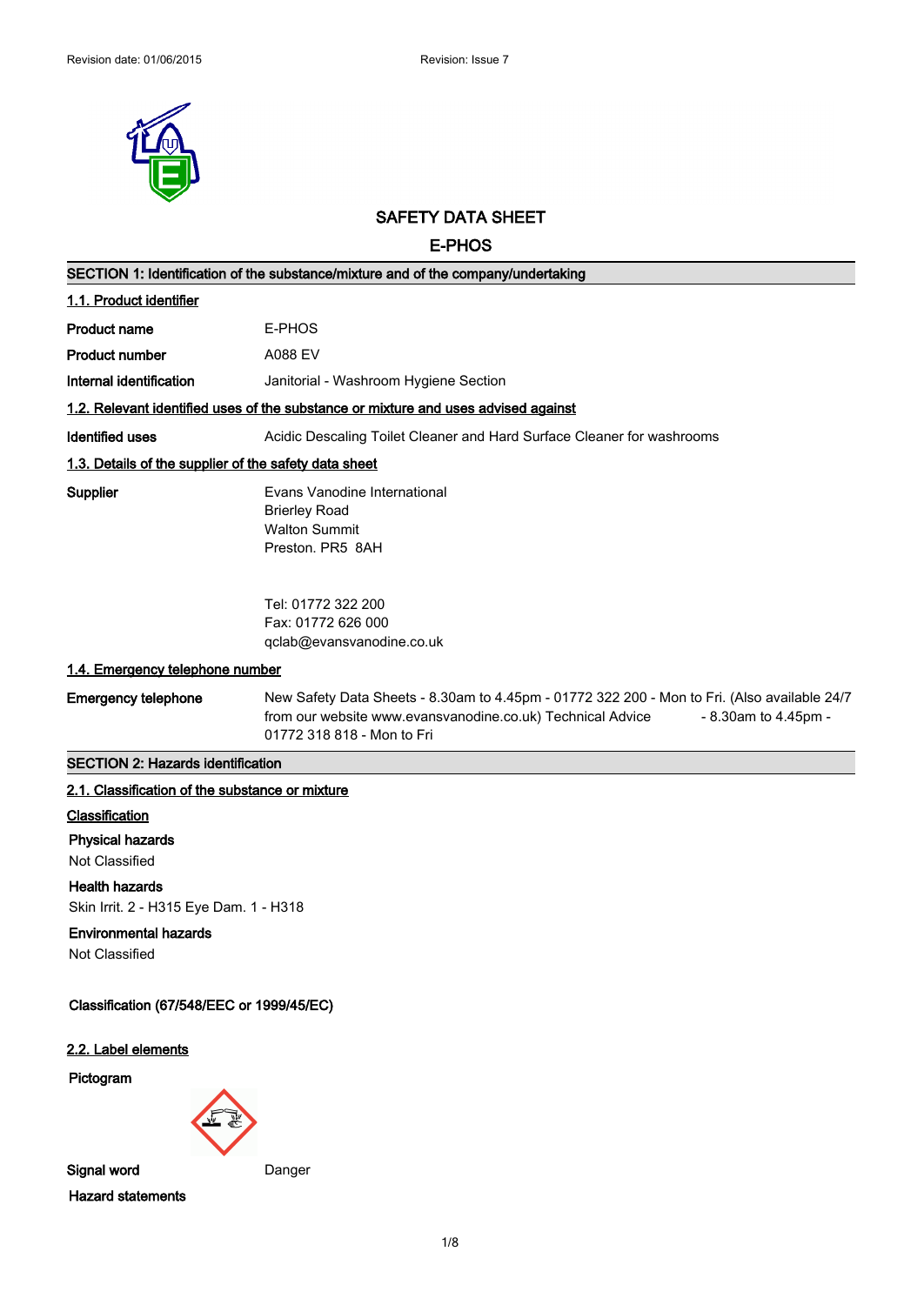| H315 Causes skin irritation.    |
|---------------------------------|
| H318 Causes serious eye damage. |

#### **Precautionary statements**

|          | P102 Keep out of reach of children.                                                                                                                |
|----------|----------------------------------------------------------------------------------------------------------------------------------------------------|
|          | P280 Wear protective gloves/protective clothing/eye protection/face protection.                                                                    |
|          | P301 IF SWALLOWED:                                                                                                                                 |
|          | P313 Get medical advice/attention.                                                                                                                 |
|          | P302+P352 IF ON SKIN: Wash with plenty of water.                                                                                                   |
|          | P305+P351+P338 IF IN EYES: Rinse cautiously with water for several minutes. Remove<br>contact lenses, if present and easy to do. Continue rinsing. |
|          | P332+P313 If skin irritation occurs: Get medical advice/attention.                                                                                 |
|          | P501 Dispose of contents/container in accordance with local regulations.                                                                           |
| Contains | PHOSPHORIC ACID %, ALCOHOL (C9-C11) ETHOXYLATE (6EO), ALKYL DIMETHYL<br>BENZYL AMMONIUM CHLORIDE                                                   |

## **2.3. Other hazards**

This product does not contain any substances classified as PBT or vPvB.

### **SECTION 3: Composition/information on ingredients**

### **3.2. Mixtures**

| <b>PHOSPHORIC ACID %</b><br><b>CAS number: 7664-38-2 EC number: 231-633-2</b>                                                       |                                                                       | $3 - 5%$ |
|-------------------------------------------------------------------------------------------------------------------------------------|-----------------------------------------------------------------------|----------|
| Classification<br>Skin Corr. 1B - H314                                                                                              | Classification (67/548/EEC or 1999/45/EC)<br>C; R34                   |          |
| ALCOHOL (C9-C11) ETHOXYLATE (6EO)<br>CAS number: 68439-45-2 EC number: -                                                            |                                                                       | $1 - 3%$ |
| Classification<br>Acute Tox. 4 - H302<br>Eye Dam. 1 - H318                                                                          | Classification (67/548/EEC or 1999/45/EC)<br>Xn;R22. Xi;R41.          |          |
|                                                                                                                                     |                                                                       |          |
| ALKYL DIMETHYL BENZYL AMMONIUM CHLORIDE<br>CAS number: 68424-85-1 EC number: 270-325-2<br>M factor (Acute) = $1$                    |                                                                       | $1 - 3%$ |
| Classification<br>Acute Tox. 4 - H302<br>Acute Tox. 4 - H312<br>Skin Corr. 1B - H314<br>Eye Dam. 1 - H318<br>Aquatic Acute 1 - H400 | Classification (67/548/EEC or 1999/45/EC)<br>Xn;R21/22. C;R34. N;R50. |          |

## **SECTION 4: First aid measures**

## **4.1. Description of first aid measures**

#### **Inhalation**

Unlikely route of exposure as the product does not contain volatile substances. If spray/mist has been inhaled, proceed as follows. Move affected person to fresh air and keep warm and at rest in a position comfortable for breathing.

## **Ingestion**

Do not induce vomiting. Give plenty of water to drink. Get medical attention if any discomfort continues.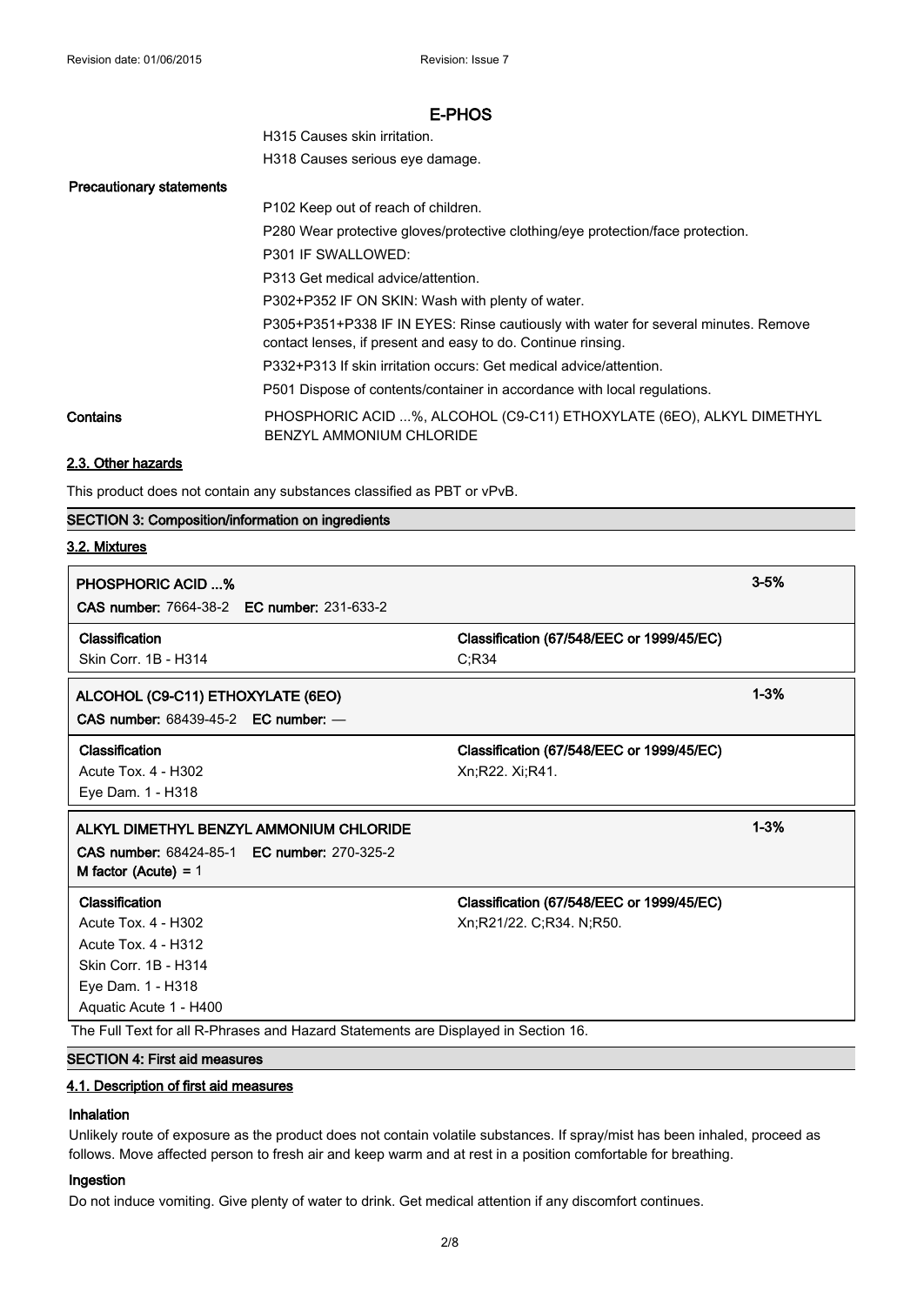### **Skin contact**

Wash with plenty of water. Get medical attention if irritation persists after washing.

### **Eye contact**

Rinse immediately with plenty of water. Remove any contact lenses and open eyelids wide apart. Get medical attention immediately. Continue to rinse.

### **4.2. Most important symptoms and effects, both acute and delayed**

### **General information**

The severity of the symptoms described will vary dependent on the concentration and the length of exposure.

## **Inhalation**

Irritation of nose, throat and airway.

### **Ingestion**

May cause discomfort if swallowed.

### **Skin contact**

Causes skin irritation. Prolonged and frequent contact may cause redness and irritation.

### **Eye contact**

Severe irritation, burning and tearing. Prolonged contact causes serious eye and tissue damage.

### **4.3. Indication of any immediate medical attention and special treatment needed**

### **Notes for the doctor**

Treat symptomatically.

#### **SECTION 5: Firefighting measures**

### **5.1. Extinguishing media**

### **Suitable extinguishing media**

The product is not flammable. Use fire-extinguishing media suitable for the surrounding fire.

### **5.2. Special hazards arising from the substance or mixture**

### **Specific hazards**

Thermal decomposition or combustion products may include the following substances: Irritating gases or vapours.

### **5.3. Advice for firefighters**

### **Special protective equipment for firefighters**

Wear positive-pressure self-contained breathing apparatus (SCBA) and appropriate protective clothing.

### **SECTION 6: Accidental release measures**

### **6.1. Personal precautions, protective equipment and emergency procedures**

#### **Personal precautions**

Wear protective clothing, gloves, eye and face protection.

### **6.2. Environmental precautions**

### **Environmental precautions**

Spillages or uncontrolled discharges into watercourses must be reported immediately to the Environmental Agency or other appropriate regulatory body.

### **6.3. Methods and material for containment and cleaning up**

#### **Methods for cleaning up**

Small Spillages: Flush away spillage with plenty of water. Large Spillages: Contain and absorb spillage with sand, earth or other non-combustible material. Collect and place in suitable waste disposal containers and seal securely.

### **6.4. Reference to other sections**

#### **Reference to other sections**

For personal protection, see Section 8.

### **SECTION 7: Handling and storage**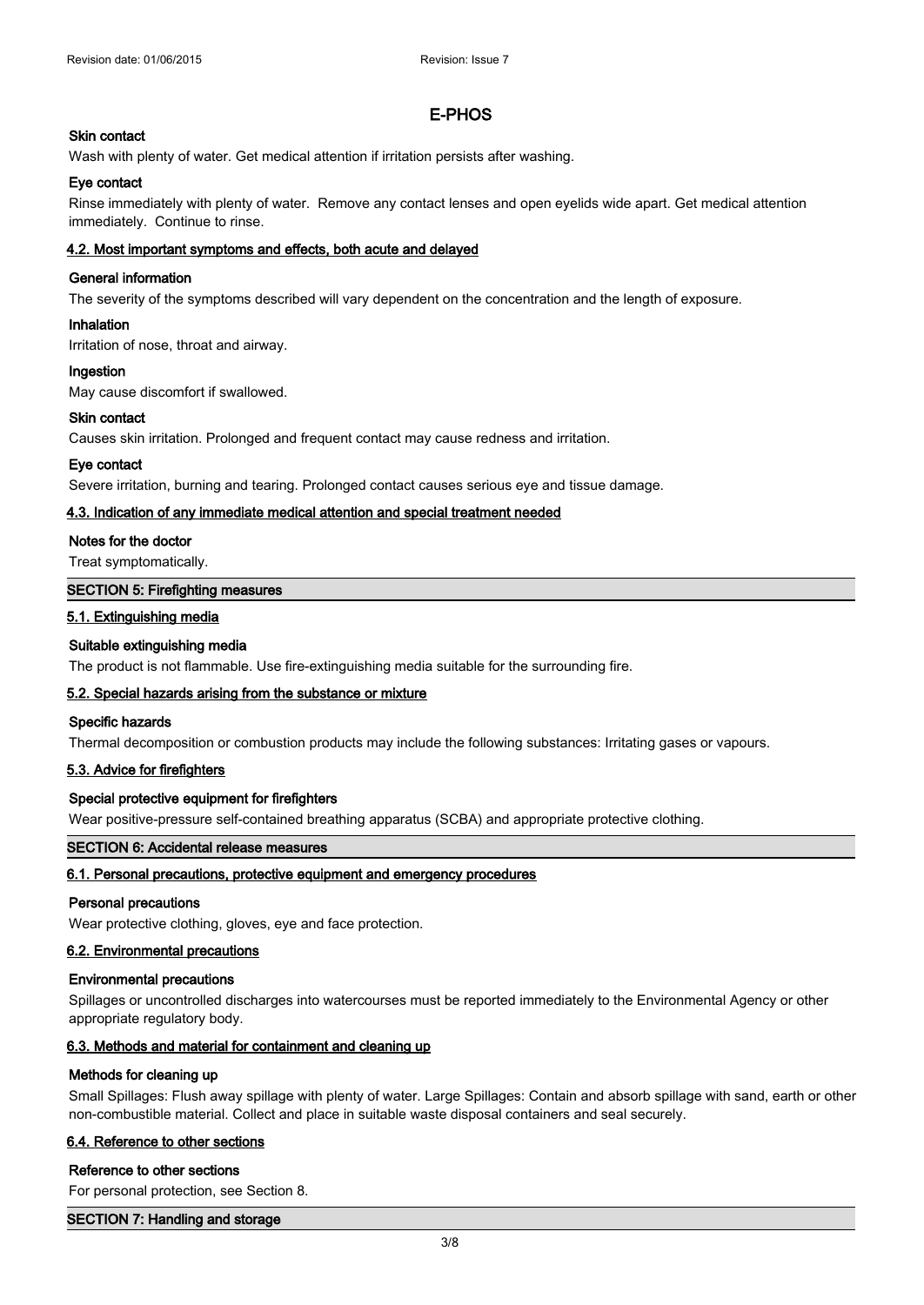### **7.1. Precautions for safe handling**

#### **Usage precautions**

Wear protective clothing, gloves, eye and face protection.

### **7.2. Conditions for safe storage, including any incompatibilities**

### **Storage precautions**

Keep only in the original container in a cool, well-ventilated place. Store away from the following materials: Oxidising materials. (eg Hypochlorite / Bleach)

## **7.3. Specific end use(s)**

#### **Specific end use(s)**

The identified uses for this product are detailed in Section 1.2.

#### **Usage description**

See Product Information Sheet & Label for detailed use of this product.

#### **SECTION 8: Exposure Controls/personal protection**

#### **8.1. Control parameters**

### **Occupational exposure limits**

## **PHOSPHORIC ACID ...%**

Long-term exposure limit (8-hour TWA): WEL 1 mg/m3 Short-term exposure limit (15-minute): WEL 2 mg/m3

WEL = Workplace Exposure Limit

### **8.2. Exposure controls**

### **Protective equipment**





Not relevant.

**Eye/face protection**

Wear eye protection.

**Hand protection** Wear protective gloves. (Household rubber gloves.)

### **Other skin and body protection**

Wear appropriate clothing to prevent any possibility of skin contact.

### **Respiratory protection**

Respiratory protection not required.

### **SECTION 9: Physical and Chemical Properties**

#### **9.1. Information on basic physical and chemical properties**

#### **Appearance**

Viscous liquid.

#### **Colour**

Clear. Blue.

#### **Odour**

Floral.

**pH**

pH (concentrated solution): 1.30

#### **Melting point**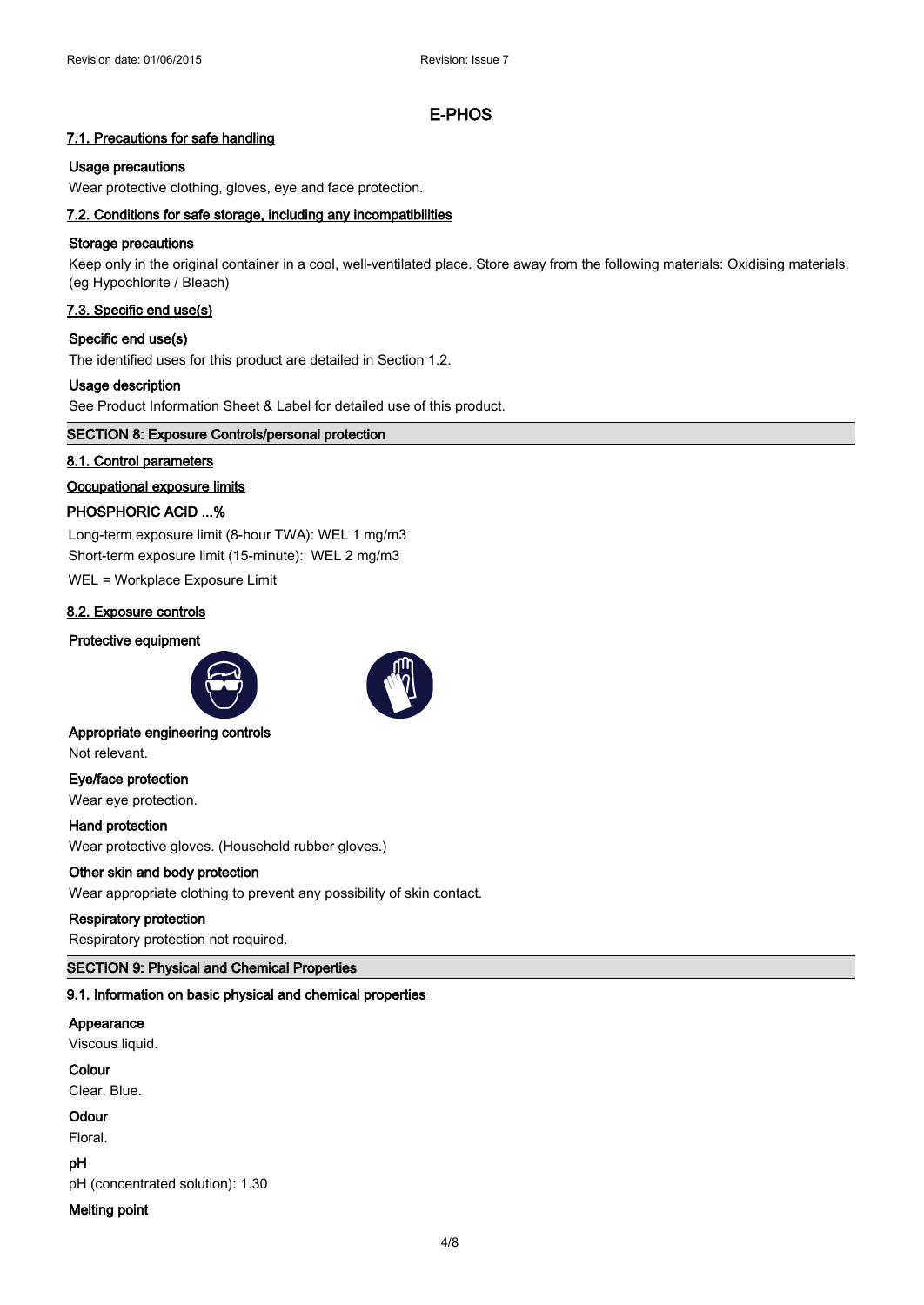### -1°C

#### **Initial boiling point and range**

101°C @ 760 mm Hg

#### **Flash point**

Boils without flashing.

#### **Relative density**

1.024 @ 20°C

#### **Solubility(ies)**

Soluble in water.

### **9.2. Other information**

**Other information**

None.

### **SECTION 10: Stability and reactivity**

#### **10.1. Reactivity**

Reacts with alkalis and generates heat.

#### **10.2. Chemical stability**

#### **Stability**

No particular stability concerns.

#### **10.3. Possibility of hazardous reactions**

See sections 10.1,10.4 & 10.5

#### **10.4. Conditions to avoid**

There are no known conditions that are likely to result in a hazardous situation.

#### **10.5. Incompatible materials**

#### **Materials to avoid**

Concentrated alkaline materials. Chlorine releasing materials will liberate toxic chlorine gas.

#### **10.6. Hazardous decomposition products**

No known hazardous decomposition products.

### **SECTION 11: Toxicological information**

#### **11.1. Information on toxicological effects**

#### **Toxicological effects**

We have not carried out any animal testing for this product. Any ATE figures quoted below are from Toxicity Classifications that have been carried out using ATE (Acute Toxicity Estimate) Calculation Method using LD50 or ATE figures provided by the Raw Material Manufacturer.

### **Other health effects**

Low oral toxicity, but ingestion may cause irritation of the gastro-intestinal tract.

#### **Acute toxicity - oral**

**Notes (oral LD50)**

Based on available data the classification criteria are not met.

**ATE oral (mg/kg)** 14,100.8945092

#### **Acute toxicity - dermal**

## **Notes (dermal LD50)**

Based on available data the classification criteria are not met.

#### **ATE dermal (mg/kg)**

110000.0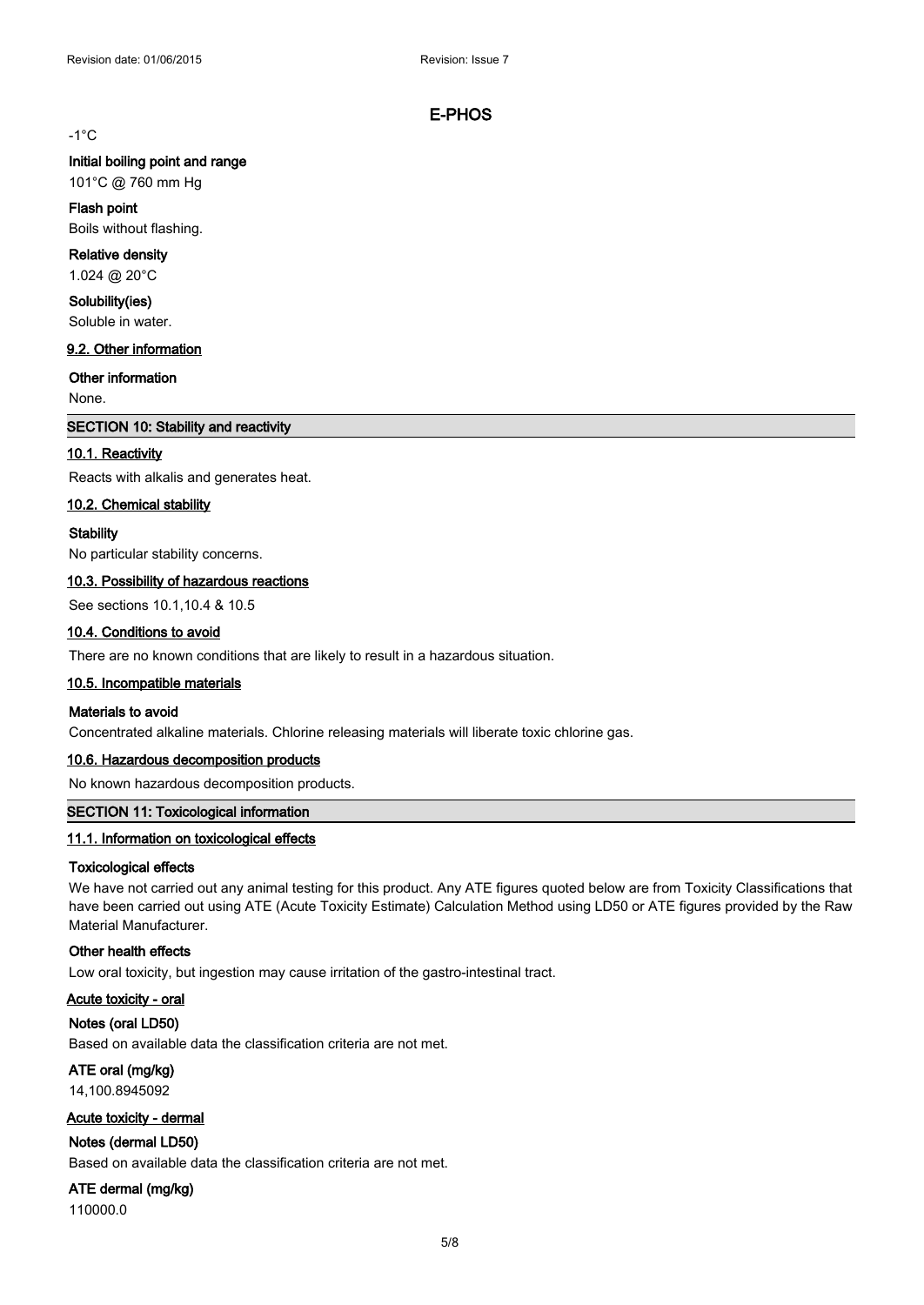### **SECTION 12: Ecological Information**

### **Ecotoxicity**

Not regarded as dangerous for the environment.

### **12.1. Toxicity**

We have not carried out any Aquatic testing, therefore we have no Aquatic Toxicity Data specifically for this product. The Aquatic Toxicity Data, where provided by the raw material manufacturer for ingredients with aquatic toxicity, can be made available on request.

### **12.2. Persistence and degradability**

#### **Persistence and degradability**

The surfactant(s) contained in this product complies(comply) with the biodegradability criteria as laid down in Regulation (EC) No. 648/2004 on detergents. Data to support this assertion are held at the disposal of the competent authorities of the Member States and will be made available to them at their direct request, or at the request of a detergent manufacturer.

#### **12.3. Bioaccumulative potential**

The product does not contain any substances expected to be bioaccumulating.

#### **12.4. Mobility in soil**

#### **Mobility**

Not known.

#### **12.5. Results of PBT and vPvB assessment**

This product does not contain any substances classified as PBT or vPvB.

### **12.6. Other adverse effects**

Not known.

#### **SECTION 13: Disposal considerations**

### **13.1. Waste treatment methods**

#### **Disposal methods**

Discharge used solutions to drain. Small amounts (less than 5 Litres) of unwanted product may be flushed with water to sewer. Larger volumes must be sent for disposal by approved waste contractor. Rinse out empty container with water and consign to normal waste.

| <b>SECTION 14: Transport information</b> |                                                                                                          |  |
|------------------------------------------|----------------------------------------------------------------------------------------------------------|--|
| 14.1. UN number                          |                                                                                                          |  |
| UN No. (ADR/RID)                         | 3264                                                                                                     |  |
| UN No. (IMDG)                            | 3264                                                                                                     |  |
| UN No. (ICAO)                            | 3264                                                                                                     |  |
| 14.2. UN proper shipping name            |                                                                                                          |  |
| Proper shipping name<br>(ADR/RID)        | CORROSIVE LIQUID, ACIDIC, INORGANIC, N.O.S. (phophoric acid solution)                                    |  |
|                                          | <b>Proper shipping name (IMDG)</b> CORROSIVE LIQUID, ACIDIC, INORGANIC, N.O.S. (phophoric acid solution) |  |
|                                          | Proper shipping name (ICAO) CORROSIVE LIQUID, ACIDIC, INORGANIC, N.O.S. (phophoric acid solution)        |  |
|                                          | Proper shipping name (ADN) CORROSIVE LIQUID, ACIDIC, INORGANIC, N.O.S. (phophoric acid solution)         |  |
| 14.3. Transport hazard class(es)         |                                                                                                          |  |
| <b>ADR/RID class</b>                     | Class 8 : Corrosive Substances.                                                                          |  |
| <b>ADR/RID label</b>                     | 8                                                                                                        |  |
| <b>IMDG class</b>                        | Class 8: Corrosive substances.                                                                           |  |
| <b>ICAO class/division</b>               | Class 8: Corrosive substances.                                                                           |  |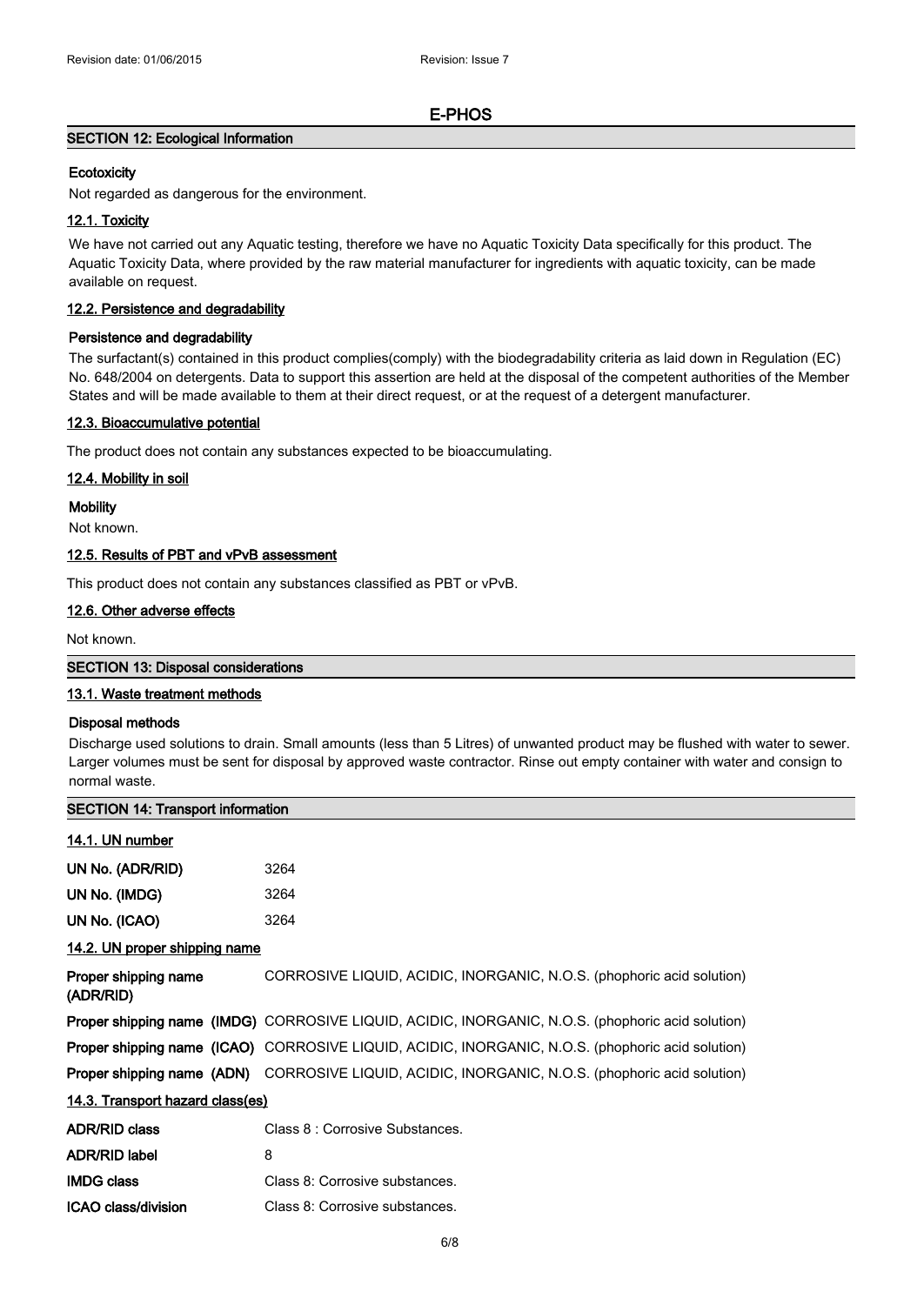**ICAO subsidiary risk**

**Transport labels**



### **14.4. Packing group**

| ADR/RID packing group     | Ш |
|---------------------------|---|
| <b>IMDG packing group</b> | Ш |
| ICAO packing group        | Ш |

### **14.5. Environmental hazards**

#### **Environmentally hazardous substance/marine pollutant**

No.

**14.6. Special precautions for user**

**EmS** F-A, S-B

**Emergency Action Code**

**Hazard Identification Number (ADR/RID)**

**Tunnel restriction code** (E)

### **14.7. Transport in bulk according to Annex II of MARPOL73/78 and the IBC Code**

Not relevant. for a packaged product.

**SECTION 15: Regulatory information**

#### **15.1. Safety, health and environmental regulations/legislation specific for the substance or mixture**

#### **EU legislation**

Safety Data Sheet prepared in accordance with REACH Commission Regulation (EU) No 453/2010 (which amends Regulation (EC) No 1907/2006). The product is as classified under GHS/CLP- Regulation (EC) No 1272/2008 classification, labelling & packaging of substances & mixtures. Ingredients are listed with classification under both CHIP - Directive 67/548/EEC classification, packaging & labelling of dangerous substances & GHS/CLP- Regulation (EC) No 1272/2008 classification, labelling & packaging of substances & mixtures.

#### **Guidance**

Workplace Exposure Limits EH40.

### **15.2. Chemical safety assessment**

No chemical safety assessment has been carried out as not applicable as this product is a mixture.

#### **SECTION 16: Other information**

#### **Key literature references and sources for data**

Material Safety Data Sheet, Misc. manufacturers. CHIP Class - Table 3.2 The list of harmonised classification and labelling of hazardous substances from Annex I to Directive 67/548/EEC. CLP Class - Table 3.1 List of harmonised classification and labeling of hazardous substances. ECHA - C&L Inventory database.

#### **Revision comments**

This product is now using classification from GHS/CLP - Regulation (EC) No 1272/2008 classification, labelling & packaging of substances & mixtures.

| <b>Revision date</b> | 01/06/2015                                                                                                                                                                                                                                                                   |
|----------------------|------------------------------------------------------------------------------------------------------------------------------------------------------------------------------------------------------------------------------------------------------------------------------|
| <b>Revision</b>      | Issue 7                                                                                                                                                                                                                                                                      |
| <b>SDS</b> status    | The Risk Phrases / Hazard Statements listed below in this Section No 16 relate to the Raw<br>Materials (Ingredients) in the Product (as listed in Section 3) and NOT the product itself. For the<br>Risk Phrases / Hazard Statements relating to this Product see Section 2. |